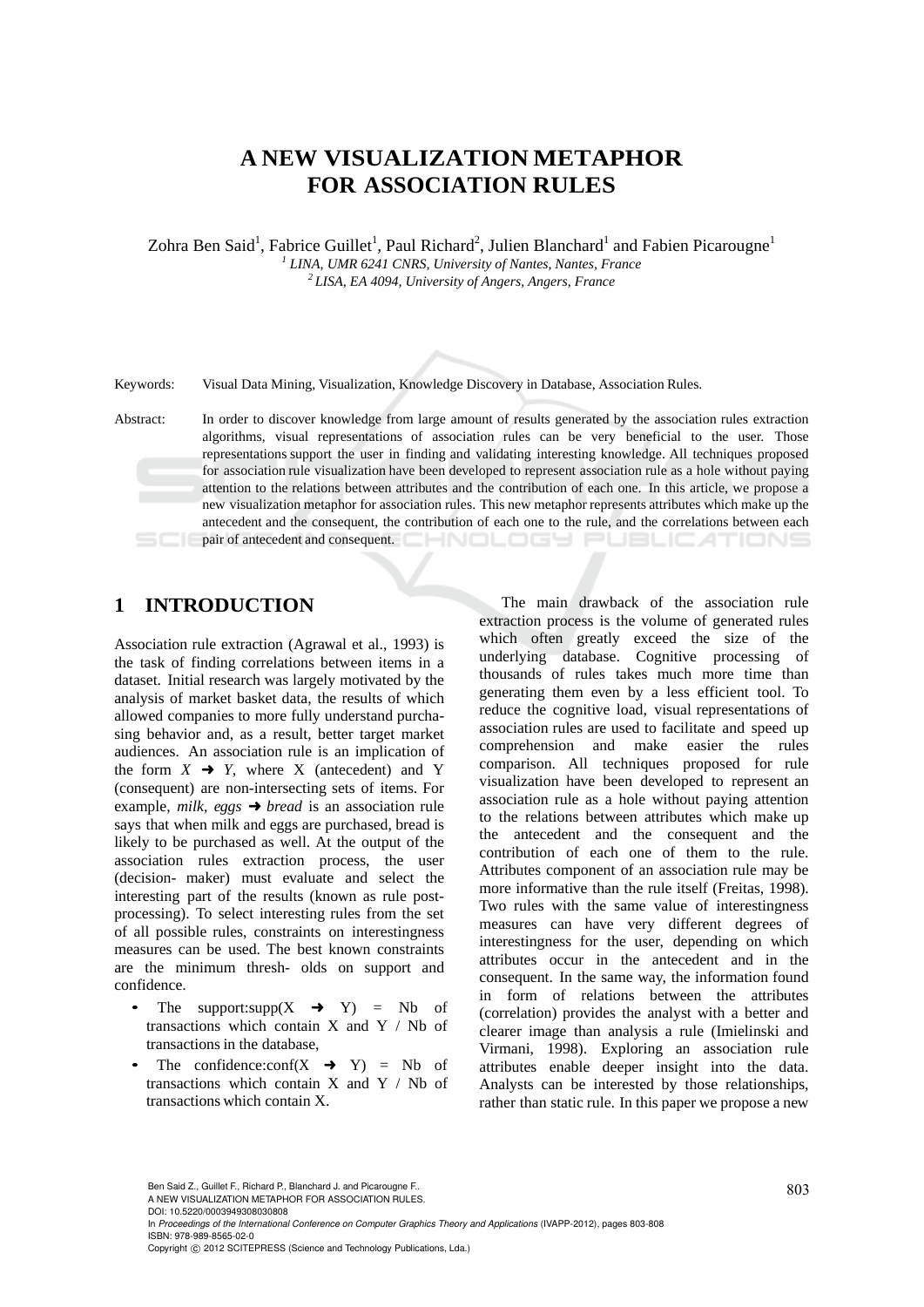association rule metaphor which represents relations between at- tributes and the contribution of each one to the association rule.

 $\Delta \theta$ 

 $\overline{a}$ 

**DE E BRO** 

alis in

## **2 ASSOCIATION RULE VISUALIZATION**

Visualization can be very beneficial to association rule mining (Simoff et al., 2008). In fact, visualization techniques are an effective means to



(c): (Liu and Salvendy, 2006)

Figure 1: Illustrations of association rule visualization tools based on grid structures and bar charts.

Figure 2: Illustrations of association rule visualization tools based on graph representations.

provide user with meaningful visual representations instead of poorly intelligible textual lists. To display association rules mining results, typical visual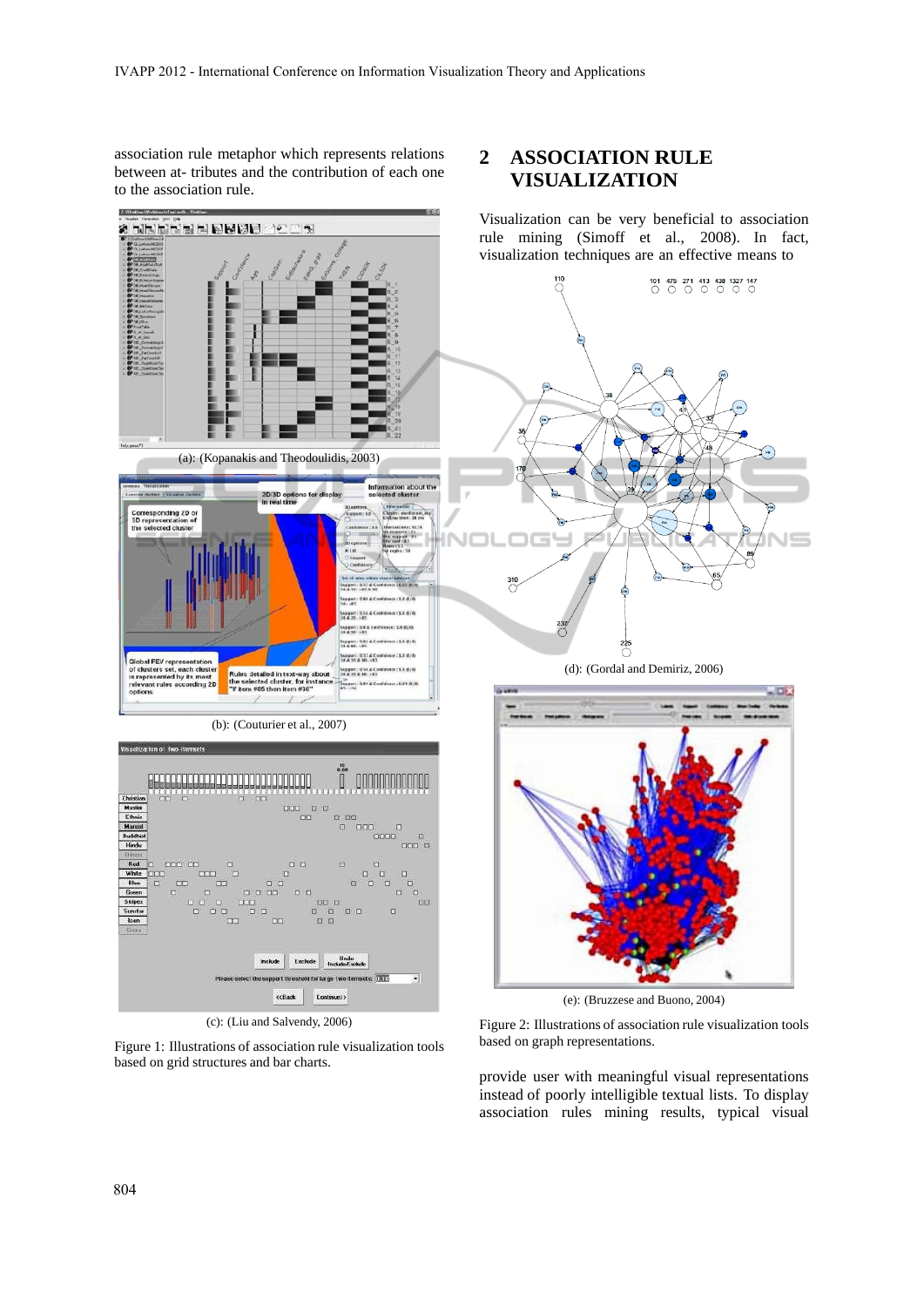representations are grid-like structures and bar charts (Figure.1). The grid view consists of a 2D or 3D matrix of cells where each cell represents a rule (Kopanakis and Theodoulidis, 2003; Couturier et al., 2007; Liu and Salvendy, 2006). One matrix dimension represents rules antecedents and the other one represents rules consequent. Each cell is filled with colored bars indicating rule support and confidence values. However, this representation often suffers from occlusion. Moreover, it is difficult to represent rules if there are too many different attributes in the data or if the rules have many items.

Other visualization techniques are based on graph visualization (Bruzzese and Buono, 2004; ?), the nodes and the edges respectively representing the items and the rules (Figures 2). The interestingness measures are symbolized by colors and sizes. Other work uses 3D objects to represent association rule. In (Blanchard et al., 2007), each rule is represented by a sphere, whose radius maps its support, and by a cone, whose base width maps its confidence (Figure 3). Additionally, the colors of the sphere and cone redundantly represent a weighted average of the measures. the rule position in the arena represents the implication intensity. It's must be noticed that the presented methods and techniques are generally supplied with few interestingness measures and none of these methods represents the relations between attributes in the rule and the contribution of each one of them.

## **3 IMPORTANCE OF RULE'S INDIVIDUAL ATTRIBUTES**

#### **3.1 Attribute Interaction**

Two attributes are correlated if they are not independent. Two attributes are independent if changing the value of one does not affect the value of the other. The lift measure calculates the correlation between two attributes from the antecedent or the con- sequent. The correlation between two attributes rep- resents the amount of information shared among the two attributes. The lift measure determines whether attribute1 and attribute2 have a positive (lift *>*1) or a negative (lift *<*1) correlation. The correlation is considered positive (negative) if the observed frequency of example satisfying both attribute1 and attribute2 is greater (smaller) than the expected frequency assuming statistical independence between attribute1 and at- tribute2. The (Freitas, 2001) study showed that the concept of attributes interaction can be

beneficial to the association rule extraction process and proposed to introduce attribute interaction in the design of association rule mining systems. Attributes interaction allows detection surprising knowledge which can't be discovered analyzing the whole rule. The relationships expressed in a rule totality is quite different from the relationships expressed in separate rule parts (antecedent and consequent).

On the other hand, to discover useful association rules, the user needs to get insight into the data and understand the relationships between the attributes and their statistical properties (Chanda et al., 2010). Exploring attributes relation enables deeper insight into the data and learn about the data model. In many case (biological or genetic context for example) antecedent items has weak associations with consequent. However, they interact together in a complicated way to control the consequent (Chanda et al., 2010).  $\sim$ 

# **3.2 Attribute Importance**

An attribute can be important for the user if regularities are observed in a smaller dataset, while being unobservable in the entire data. A rule can be considered as disjunction of rules. The size of a disjunct (rule) is the number of items composed the rule's antecedent and the rule's consequent. For example:  $r : X1 X2 X3 \rightarrow Y1 Y2$  is a rule. A disjunction of rules is r1 :  $X1 \rightarrow Y1$  Y2, r2 :  $X2 \rightarrow$ Y1 Y2, r3 : X3  $\rightarrow$  Y1 Y2, r4 : Y1  $\rightarrow$  X1 X2 X3 and r5 : Y2  $\rightarrow$  X1 X2 X3. At first sight, it seems that this small rules has no importance, since they can be considered as a redundant rules. Based on this view, all most extraction algorithms do not keep this rules in the results. However, small rules have the potential to show unexpected relationships in the data (Freitas, 1998). (Provost and Aronis, 1996) proved that small rules were considered interesting in their field application. Accordingly, it would beneficial that the user can see automatically this small rules.

In order to evaluate the contribution of each item to rule (Freitas, 1998) has proposed the Information Gain measure which can be positive or negative. Item with high positive *Information Gain* is considered as a good one. Item with high negative *Information Gain*  is considered as a bad one and should be removed from the association rule. From a rule interesting perspective, the user knows already the most important attributes for its field, and rules containing these items may not be much interesting. At the same time, a rule includes attributes with low or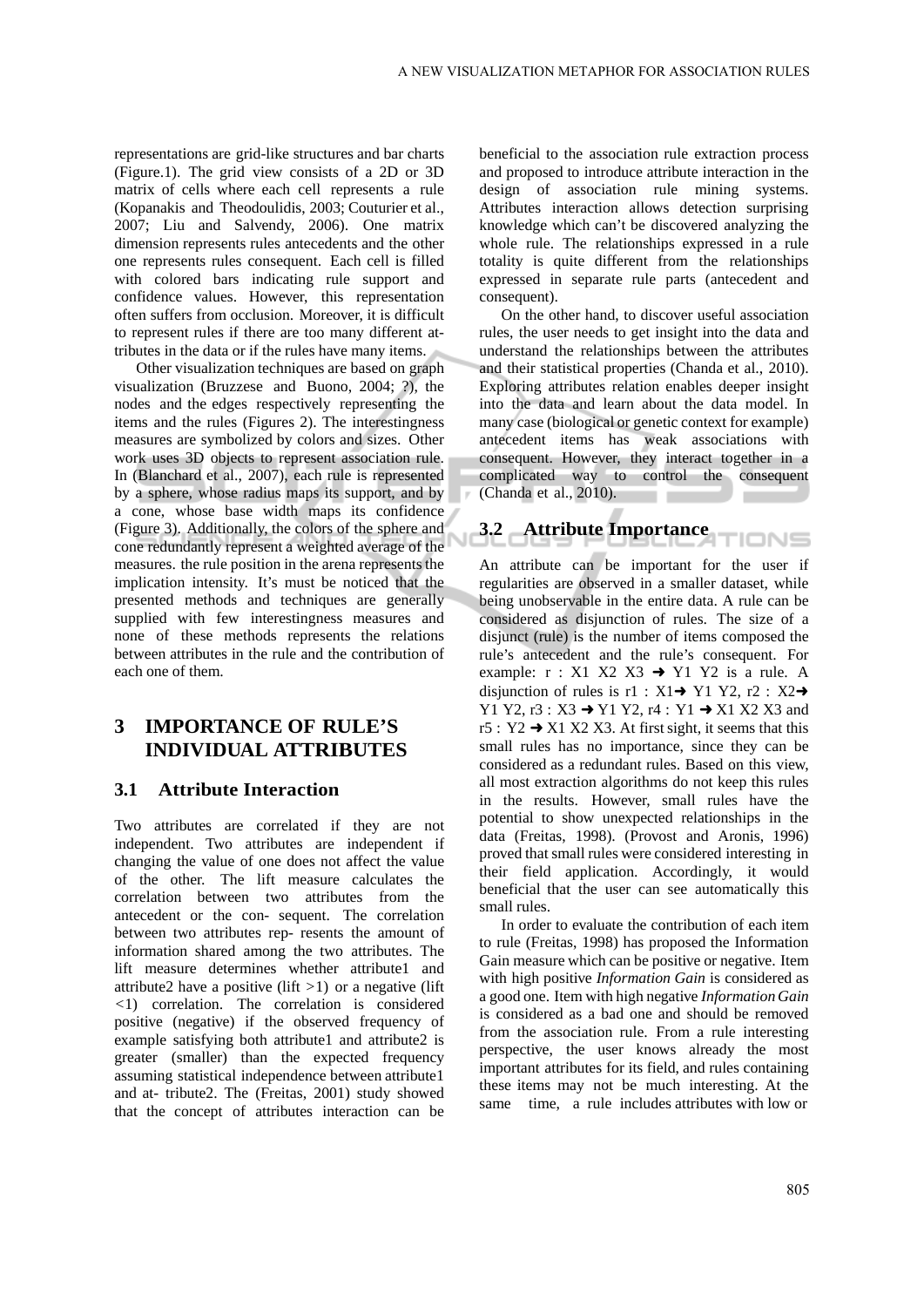

Figure 4: The visual association rule metaphor.

negative information gain (logically irrelevant) can surprise the user in cases where attributes correlation can make irrelevant item into a relevant one. This phenomenon can be interesting to the user.

## **4 ASSOCIATION RULE METAPHOR**

A major default of association rule visualization methods presented in Section 2 is the inability to show the attributes that make up the association rule while they are may be interesting to the user. Another limit, some of those methods do not enhance rules interestingness measures values. For instance, association rules visualization methods based on graph or matrix use color to represent some interestingness measures. This graphic encoding choice for quantitative variables is known to be wrong in information visualization (Bertin, 1984).

For our association rule metaphor we refer to Bertin's semiology (Bertin, 1984) to encode rule interestingness measures. As advocated by (Bertin, 1984), we choose a graphic en- coding based on positions and sizes to enhance the most important interestingness measures which is: *Information Gain*  and correlation between attributes. To have the greatest degree of freedom we choose to use a 3D representation. Our metaphor (Figure 4) shows two types of interestingness measures.

The first one matches rule attributes description which are categorical variables from the graphic semiology point of view. Each attribute has an associated continuous variable corresponding to the informative gain of each attribute. In the 3D space, each attribute is represented by a sphere and his size is an effective representation of this metric. We note here that the user must know if an item belongs to the antecedent or the consequent. Therefor, we should separate the items of the antecedent to the items of the consequent. in the representation space.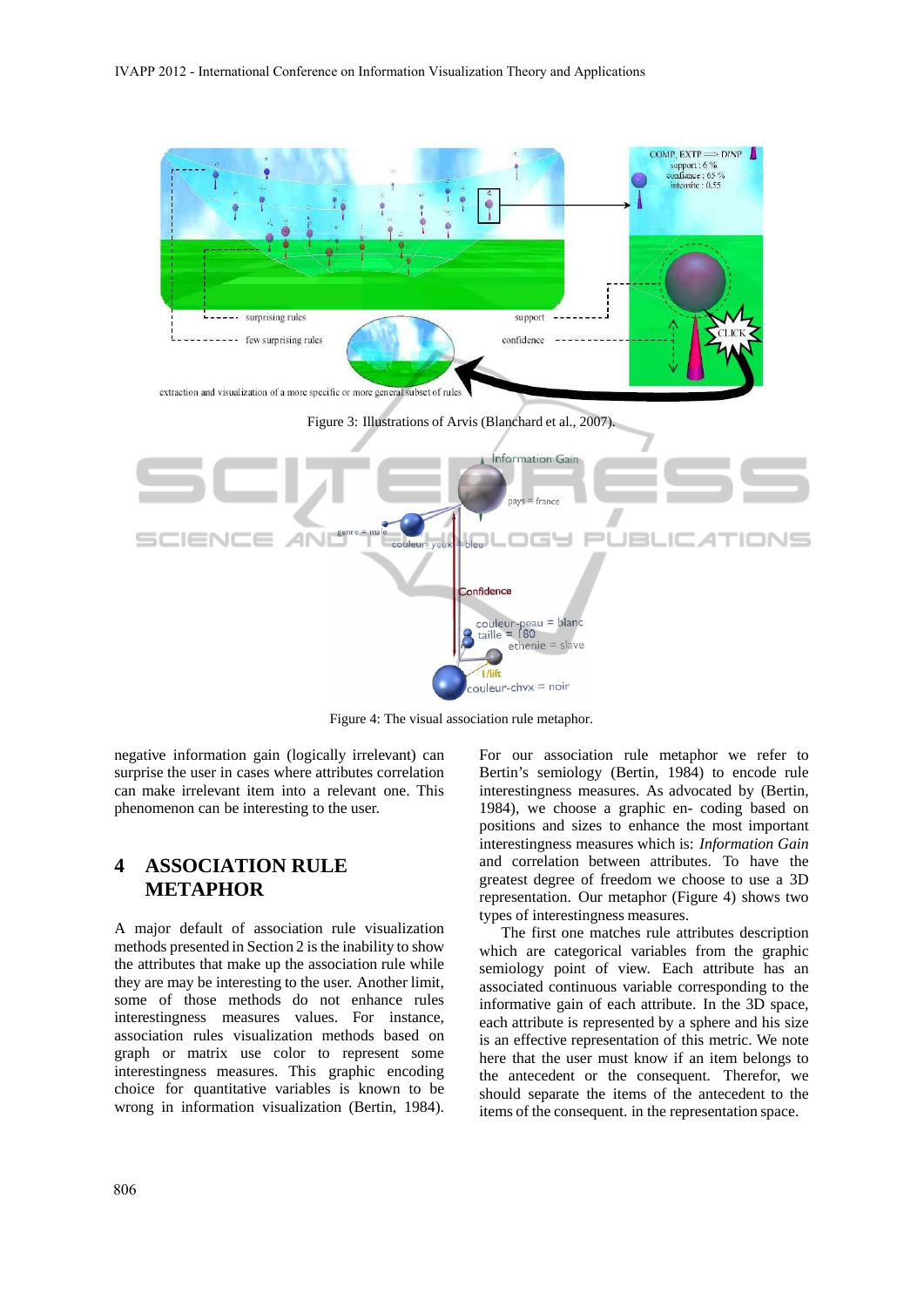

Figure 5: Illustration of a set of association rules.

The lift is a positive measure which used to indication how much two items are correlate. A distance between each two items of the same group is an effective representation of this metric. More the items are correlate more the spheres are close. To generate items coordinates in 3D space we use dynamic graph (Hendley et al., 1999). The dynamic graph algorithm enables the spheres selforganization in the visualization area by the use of a force system in order to find a steady state and determine the sphere positions. Using the hyper system allows correlated items to be near each other, and independent items to be far away. This visualization consists of spheres and links whose properties are given by the association rule parameters. Each sphere represents an item and his size and the color represent his contribution to the rule. The sphere size represents the *Information Gain*  (Freitas, 1998) of the item and color shows if the gain is positive (blue) or negative (gray). Graphical encoding should highlight items with high positive contribution and those with high negative contribution (both are interesting to the user).

The second type of interestingness measures correspond to the metric associated with the rule (support, confidence, etc.). This meta information that describe the properties of the rule are quantitative variables according to Bertin's semiology (Bertin, 1984). Theoretically, it is possible to represent a large number of metrics using visual variables appropriate to the area of interest of each user. For example, we can represent the confidence or the support by a distance between the antecedent and the consequence. The visual metaphor stresses the rules with hight confidence or support (Figure 5). Furthermore, complementary text labels appear above each objects to give the name of the

# **5 CONCLUSIONS**

corresponding item.

In this study, we propose a new association rule metaphor allowing the visualization of attributes com- posing the association rule. Also, it shows attributes relationships and contribution of each one of them. but merely developing only novel visual metaphor id rarely sufficient to make new discovery. In association rule extraction process, the decision-maker is overwhelmed by the association rule algorithms results. Representing these results as static images limits the visualization usefulness. This explains why the user need to be able to interact with the association rules representation in order to find relevant knowledge. Interaction allows also the user integration in the association rule extraction process. The user should be able to manipulate the extraction rules algorithms and not only the graphical representations. This allows to focus on interesting knowledge from the user point of view, in order to make the association rule methods be more generically useful to users. Our future works will mainly concern the development of a humancentered tool for rules extraction and manipulation and the implementing a new operators of interesting association rule extraction.

#### **REFERENCES**

Agrawal, R., Imielinski, T., and Swami, A. (1993). Mining association rules between sets of items in large databases. *In Proceedings of the 1993 ACM SIGMOD international conference on Management of data*, pages 207 – 216.